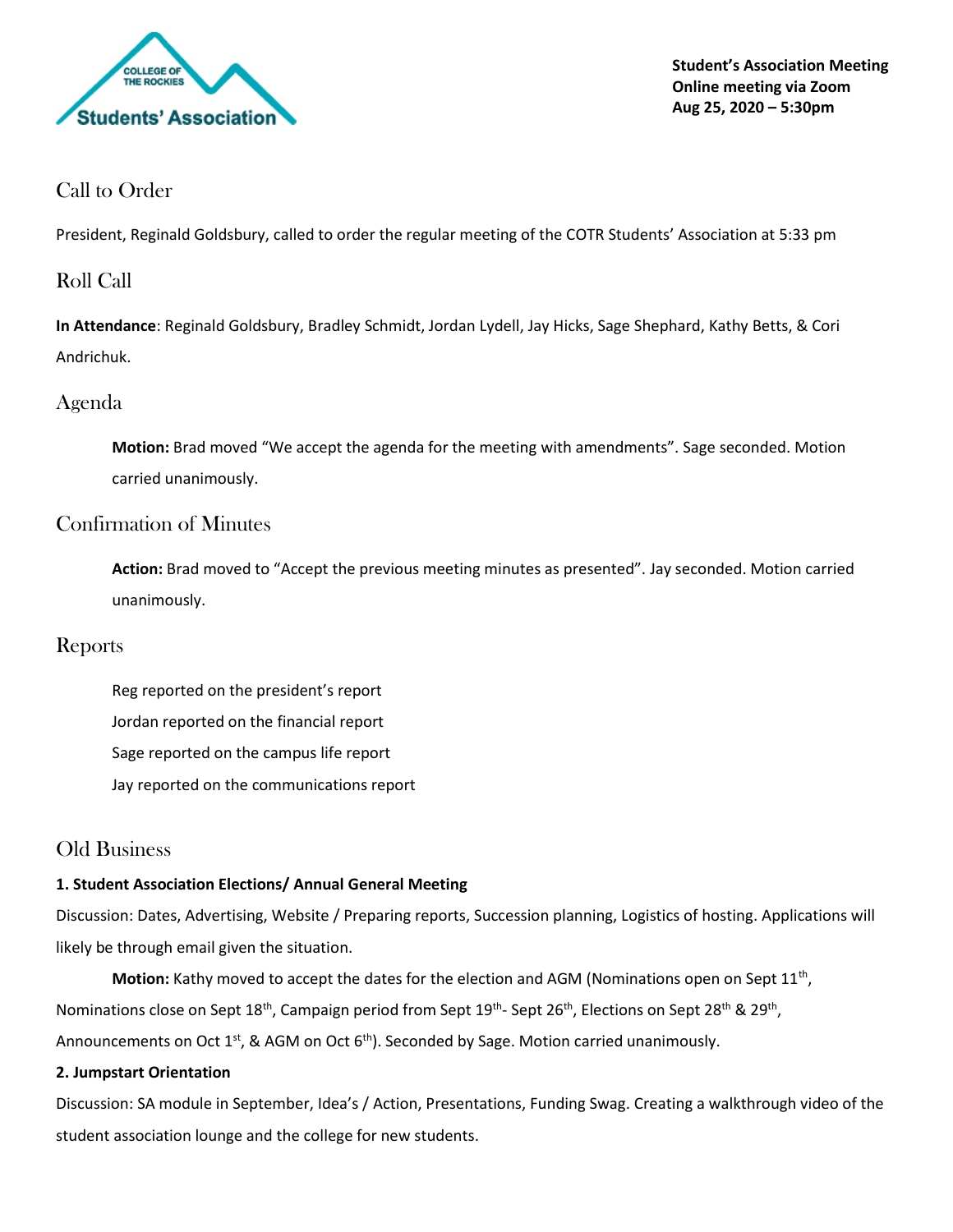#### **3. Sustainability Initiative**

Discussion: Will discuss in late October or early November when jumpstart and other things are dealt with.

#### **4. Preparing for Fall Semester Re-start**

Discussion: Will only be able to have 8 people in student association office at a time. Discussed options for the association and the lounge for the start of the fall semester. Discussed office hours for the association. Need training for the exposure plan as well.

#### **5. Welcome Package**

Discussion: Will discuss more in our next meeting.

#### **6. Operations Manual Committee**

Discussion: Brad and Reg are both working on it and will provide further updates.

#### **7. Student Care Plan**

Discussion: Cori briefly discussed the plan for the 2020-2021 calendar year.

#### **8. VPAC invitation**

Discussion: Cori discussed.

#### **9. Clubs**

Discussion: There may be some interest for online clubs for D&D. If we support them we can purchase the account and the club can use it. Brad discussed the positives and negatives for the clubs doing online activities. Brad will present a potential ideas next meeting.

#### **10. Lounge Safety Plan**

Discussion: Discussed in item #4 - Will only be able to have 8 people in student association office at a time. Discussed options for the association and the lounge for the start of the fall semester. Discussed office hours for the association. Need training for the exposure plan as well.

#### **11. Other Old Business**

Discussion: No other old business discussed.